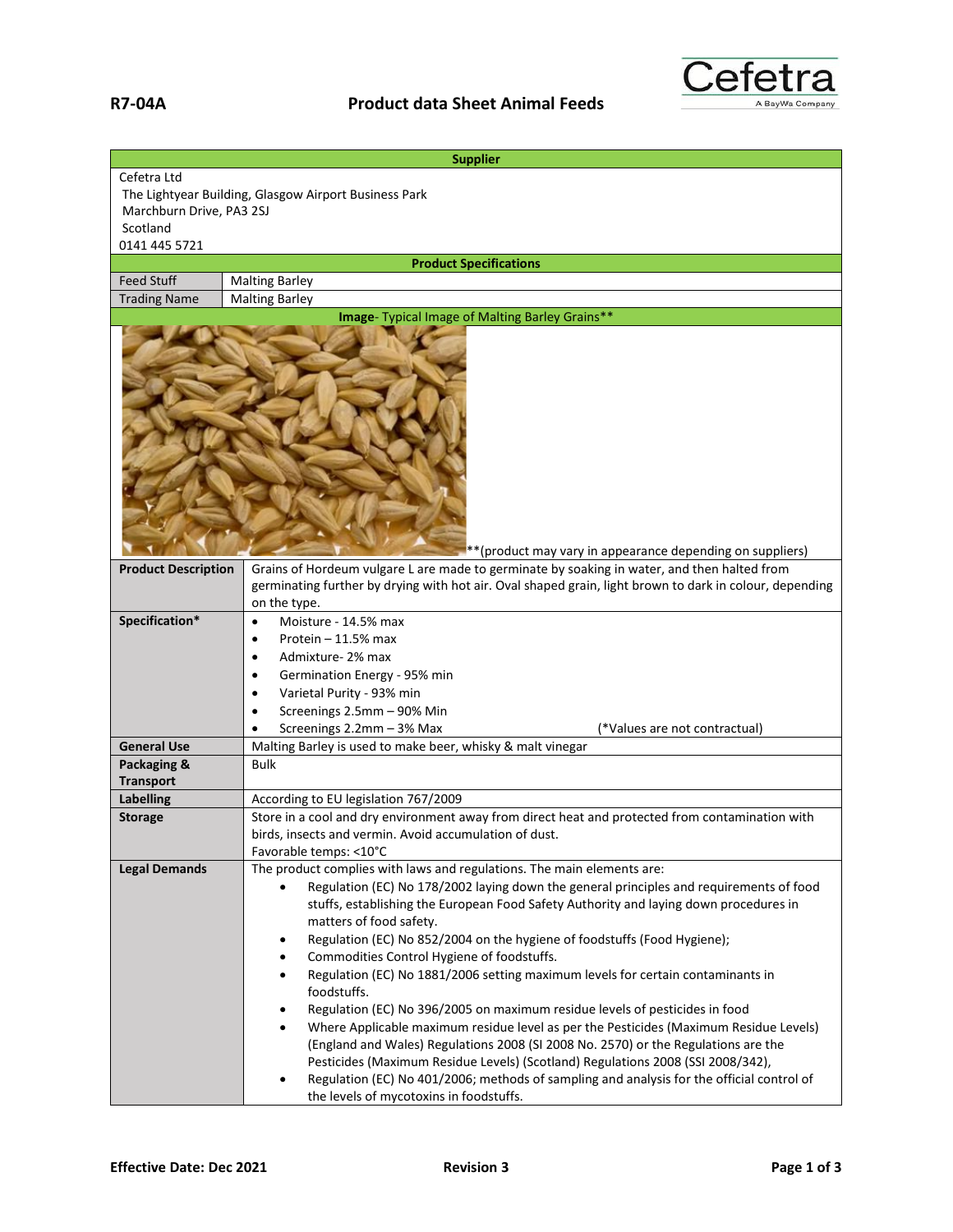| <b>R7-04A</b>                                                                                                                                                                                                                          | Cefetra<br><b>Product data Sheet Animal Feeds</b><br>BayWa Compar                                                                                                                                                                                                                                                                                                                                                                                                                                                                                                                |
|----------------------------------------------------------------------------------------------------------------------------------------------------------------------------------------------------------------------------------------|----------------------------------------------------------------------------------------------------------------------------------------------------------------------------------------------------------------------------------------------------------------------------------------------------------------------------------------------------------------------------------------------------------------------------------------------------------------------------------------------------------------------------------------------------------------------------------|
|                                                                                                                                                                                                                                        |                                                                                                                                                                                                                                                                                                                                                                                                                                                                                                                                                                                  |
|                                                                                                                                                                                                                                        | Recommendation 2006/583/EC, the prevention and reduction of Fusarium toxins in cereals<br>$\bullet$<br>and cereal products.                                                                                                                                                                                                                                                                                                                                                                                                                                                      |
| <b>Undesirable</b><br>substances                                                                                                                                                                                                       | The maximum determined contents for undesirable substances in feedstuff, such as established in:<br>. Regulation 1881/2006 setting maximum levels for certain contaminants in foodstuffs<br>. Regulation 396/2005 on maximum residue levels of pesticides in food.<br>• Regulation 401/2006- methods of sampling and analysis for the official of the levels of mycotoxins in<br>foodstuffs.<br>• GMP+FSA; Appendix 1 (Product standards, including residue standards) recalculated to a moisture<br>content of 12%;<br>GMP+ FSA Scheme, FEMAS Scheme or Equivalent<br>$\bullet$ |
|                                                                                                                                                                                                                                        | <b>Specific analysis and standard tolerances</b>                                                                                                                                                                                                                                                                                                                                                                                                                                                                                                                                 |
| <b>Salmonella</b>                                                                                                                                                                                                                      | Absent in 25g                                                                                                                                                                                                                                                                                                                                                                                                                                                                                                                                                                    |
| Appearance                                                                                                                                                                                                                             | Pale brown to dark, depending on type                                                                                                                                                                                                                                                                                                                                                                                                                                                                                                                                            |
| Country of origin                                                                                                                                                                                                                      | UK or EU origin                                                                                                                                                                                                                                                                                                                                                                                                                                                                                                                                                                  |
|                                                                                                                                                                                                                                        | <b>Health Information</b>                                                                                                                                                                                                                                                                                                                                                                                                                                                                                                                                                        |
| <b>Inhalation</b>                                                                                                                                                                                                                      | Classified as a dust nuisance only. Inhalation may aggravate those with pre-existing conditions.                                                                                                                                                                                                                                                                                                                                                                                                                                                                                 |
| Ingestion                                                                                                                                                                                                                              | Non-hazardous food product. May cause an allergic response with sensitive individuals.                                                                                                                                                                                                                                                                                                                                                                                                                                                                                           |
| <b>Eye Contact</b>                                                                                                                                                                                                                     | Malt dust and/ or husk can cause discomfort                                                                                                                                                                                                                                                                                                                                                                                                                                                                                                                                      |
| <b>Skin Contact</b>                                                                                                                                                                                                                    | Malt flour and dust has a drying effect and can be an irritant in prolonged contact                                                                                                                                                                                                                                                                                                                                                                                                                                                                                              |
| <b>Toxicological</b>                                                                                                                                                                                                                   | Foodstuff; non-toxic.                                                                                                                                                                                                                                                                                                                                                                                                                                                                                                                                                            |
| <b>Information</b>                                                                                                                                                                                                                     |                                                                                                                                                                                                                                                                                                                                                                                                                                                                                                                                                                                  |
| <b>Occupational</b>                                                                                                                                                                                                                    | May cause obstructive pulmonary disease, chronic bronchitis, asthma, and grain fever after long                                                                                                                                                                                                                                                                                                                                                                                                                                                                                  |
| exposure limits                                                                                                                                                                                                                        | exposures. May cause respiratory sensitisation and other respiratory problems in some individuals.                                                                                                                                                                                                                                                                                                                                                                                                                                                                               |
|                                                                                                                                                                                                                                        | <b>Emergency first aid procedures</b>                                                                                                                                                                                                                                                                                                                                                                                                                                                                                                                                            |
| Ingestion                                                                                                                                                                                                                              | Do not induce vomiting. Give person water to drink. If gastro-intestinal symptoms develop seek                                                                                                                                                                                                                                                                                                                                                                                                                                                                                   |
|                                                                                                                                                                                                                                        | medical help. Non-toxic - dust masks should be worn.                                                                                                                                                                                                                                                                                                                                                                                                                                                                                                                             |
| <b>Eye Contact</b>                                                                                                                                                                                                                     | In the event of eye contact irrigate with water for at least 15 minutes. Exposure may result in mild                                                                                                                                                                                                                                                                                                                                                                                                                                                                             |
|                                                                                                                                                                                                                                        | irritation. Seek medical attention if symptoms persist.                                                                                                                                                                                                                                                                                                                                                                                                                                                                                                                          |
| <b>Skin Contact</b>                                                                                                                                                                                                                    | In certain individuals subject to Malady, dermatitis may occur and hence protective gloves may be<br>advisable. Feed Barley is classified as non-toxic but as dust nuisance only. It is not corrosive.                                                                                                                                                                                                                                                                                                                                                                           |
| <b>Inhalation</b>                                                                                                                                                                                                                      | Classed as a dust nuisance however, If breathing difficulties occur move to a well ventilated area. If<br>breathing problems are still occurring please seek medical help. - dust masks should be worn. Seek<br>medical attention if required.                                                                                                                                                                                                                                                                                                                                   |
|                                                                                                                                                                                                                                        | <b>Physical properties</b>                                                                                                                                                                                                                                                                                                                                                                                                                                                                                                                                                       |
| <b>Physical state</b>                                                                                                                                                                                                                  | Solid                                                                                                                                                                                                                                                                                                                                                                                                                                                                                                                                                                            |
| Appearance                                                                                                                                                                                                                             | Light brown to dark in colour and oval shaped grain                                                                                                                                                                                                                                                                                                                                                                                                                                                                                                                              |
| Odour                                                                                                                                                                                                                                  | <b>Characteristically Malty</b>                                                                                                                                                                                                                                                                                                                                                                                                                                                                                                                                                  |
| <b>Flammability limits</b>                                                                                                                                                                                                             | Not known                                                                                                                                                                                                                                                                                                                                                                                                                                                                                                                                                                        |
|                                                                                                                                                                                                                                        | <b>Fire &amp; Explosion hazard</b>                                                                                                                                                                                                                                                                                                                                                                                                                                                                                                                                               |
| <b>Flash point</b>                                                                                                                                                                                                                     | >400°C                                                                                                                                                                                                                                                                                                                                                                                                                                                                                                                                                                           |
| <b>Flammability</b>                                                                                                                                                                                                                    | BZ 2- Catches fire briefly and extinguishes rapidly. BZ-4 Spread of a glowing fire                                                                                                                                                                                                                                                                                                                                                                                                                                                                                               |
| <b>Extinguishing</b><br>media                                                                                                                                                                                                          | Foam, dry chemical, carbon dioxide and water spray                                                                                                                                                                                                                                                                                                                                                                                                                                                                                                                               |
| <b>Explosion class</b>                                                                                                                                                                                                                 | St <sub>1</sub>                                                                                                                                                                                                                                                                                                                                                                                                                                                                                                                                                                  |
|                                                                                                                                                                                                                                        | <b>Special firefighting procedures &amp; precautions</b>                                                                                                                                                                                                                                                                                                                                                                                                                                                                                                                         |
|                                                                                                                                                                                                                                        | Malt dust is inflammable and under some circumstances can form explosive clouds in the air. Sources of ignition should be                                                                                                                                                                                                                                                                                                                                                                                                                                                        |
| avoided. Can give rise to hazardous fumes (oxides of carbon) on combustion. Avoid dust clouds on combination with static<br>electricity. Do not enter fire area without proper protective equipment, including respiratory protection. |                                                                                                                                                                                                                                                                                                                                                                                                                                                                                                                                                                                  |
| Adequate extraction facilities should be provided in all areas subject to dust.                                                                                                                                                        |                                                                                                                                                                                                                                                                                                                                                                                                                                                                                                                                                                                  |
| <b>Reactivity</b>                                                                                                                                                                                                                      |                                                                                                                                                                                                                                                                                                                                                                                                                                                                                                                                                                                  |
| <b>Stability</b>                                                                                                                                                                                                                       | Stable                                                                                                                                                                                                                                                                                                                                                                                                                                                                                                                                                                           |
| <b>Hazardous</b><br>Polymerization                                                                                                                                                                                                     | Hazardous polymerization will not occur                                                                                                                                                                                                                                                                                                                                                                                                                                                                                                                                          |
| <b>Material to avoid</b>                                                                                                                                                                                                               | Strong oxidizing agents; Direct sunlight, extremely low and high temperatures and protect from<br>moisture.                                                                                                                                                                                                                                                                                                                                                                                                                                                                      |